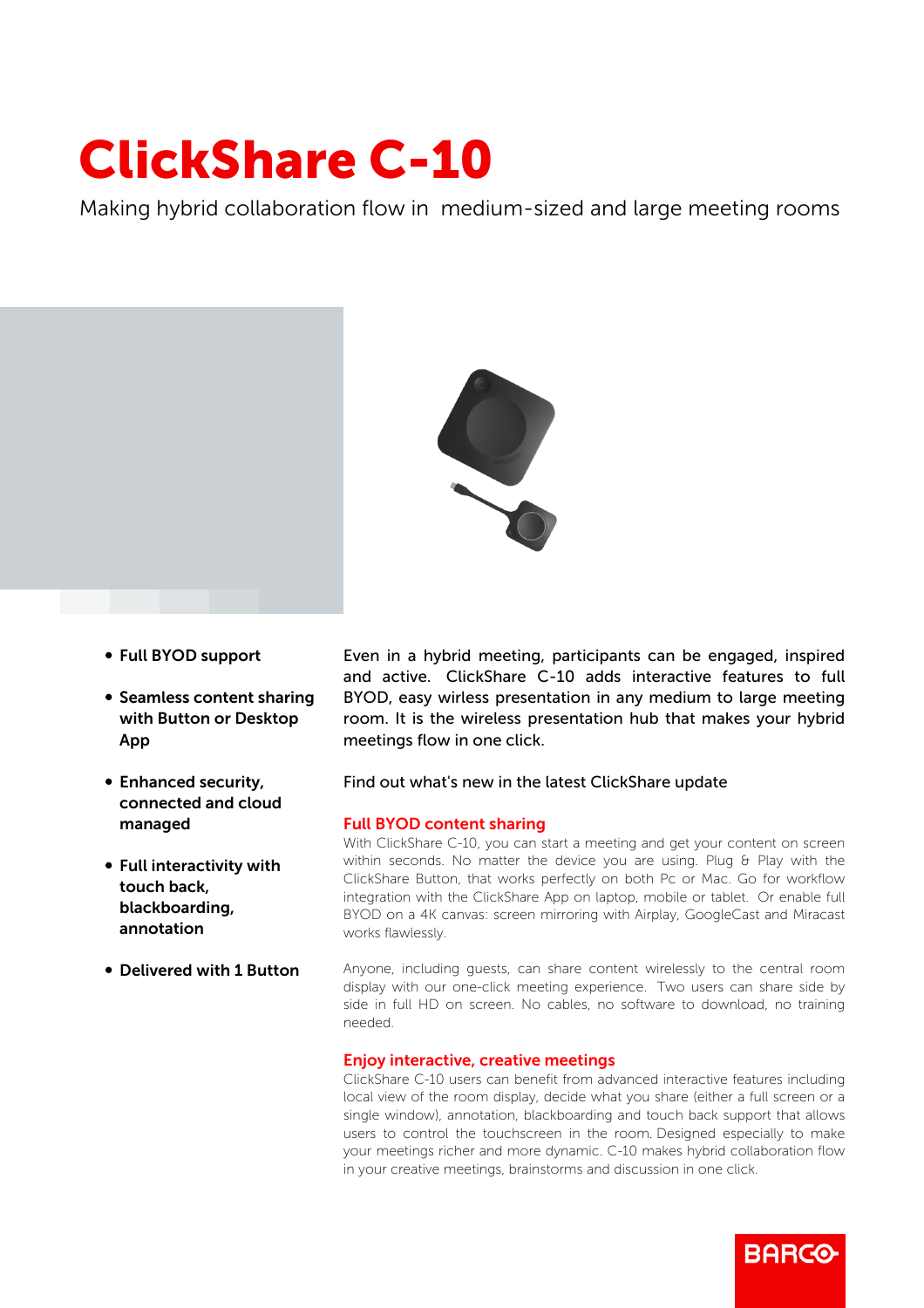

#### Enhanced security and seamless integration

Designed for enterprise rollouts, the IT-grade C-10 offers you enhanced security features (ISO27001 certified) and a wide range of connectivity options. With the XMS Cloud Management Platform you enjoy remote management of units and clear analytics to drive your digital workplace. For practical questions on network deployment of the ClickShare Conference range, check our technical support or get in touch with your Barco contact.

#### Boost collaboration in your existing fixed conference room

The ClickShare C-10 can be used stand-alone or in combination with your existing conference room. It empowers hybrid meetings in existing Microsoft Teams, Zoom or Webex conference rooms with simple, one-click wireless content sharing. ClickShare completes the existing set-up and makes hybrid collaboration flow. Designed to fit your business perfectly and evolve with it. With flexibility for the future built in, it's one of the smartest investments you can make in your meeting room or conference room ecosystem.